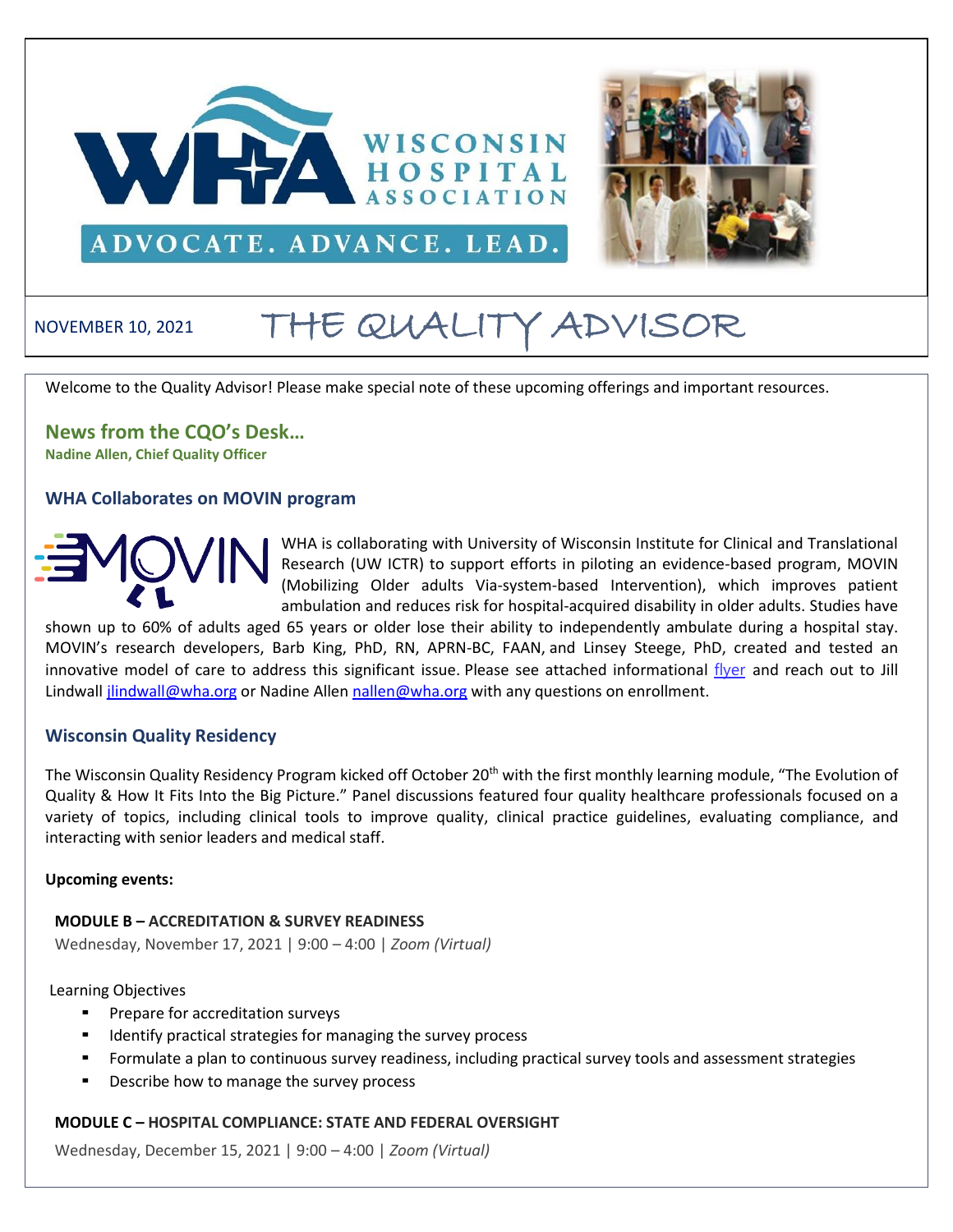Learning Objectives

- Articulate State and Federal hospital regulations
- Summarize evolving healthcare hot topics including COVID-19 1135 waivers and COVID-19 citations
- Review the Emergency Medical Treatment and Labor Act (EMTALA) including practical survey tools and assessment
- Examine the Statement of Deficiency process
- Write a Plan of Correction

Registration for individual modules is offered. See the entire program summary and guest registration information [here.](http://www.wha.org/Home/Common-PDFs/WI-QR-ProgramGUEST-SCHEDULE-2021.pdf) **Please note, module locations vary.** To learn more, email Jill Lindwall, WHA Clinical Quality Improvement Advisor at [jlindwall@wha.org.](mailto:jlindwall@wha.org)

### **Safe Patient Handling – Falls and Falls with Injury webinar series concludes**

Dr. Pat Quigley concluded her four-part falls webinar/coaching session series in October providing attendees with the tools and resources needed to prioritize opportunities to re-design, re-engineer, and enhance their hospitals' fall, fall injury and post-fall management programs.

Quigley discussed the concepts of *program evaluation* and *implementation science* (focusing on risk factors, preventing injury, learning from falls, and partnering with patients and family members) to help build infrastructure and capacity to sustain improvements. While referencing national guidelines put in place by TJC in 2015, Quigley reminded attendees the guidelines serve as a framework and encouraged participants to review their hospitals' falls program in comparison to the recommended guidelines, looking for opportunities to include in their programs.

Quigley encouraged colleagues to:

- Implement universal injury prevention strategies (hip protectors, floor mats, helmets, gait belts) and review TJC guidelines Sentinel Alert 55, but recognizing injury prevention is separate and distinct from fall prevention. Not all falls are equal, and not all patients have the same level of risk.
- Integrate injury risk and injury history into hospital admission assessment processes.
- Set goals and conduct a baseline assessment, from which gaps will be identified.
- Create an action plan.
- Go after preventable falls (accidental falls and anticipated physiological falls). Looking at preventable falls while implementing individualized care plans, allows movement to a new level of program outcome.
- Review extrinsic risk factors. Ask during post fall management "why are people falling in my care? What are the top three reasons that people are having accidental falls? What are the top three reasons people are having anticipated physiological falls and what have you done to be able to mitigate and eliminate them?"
- Evaluate individualized care plans. Go back and review where changes were made in the last six months was a patient's orthostasis (or medication, environment) reviewed? Were plans in place for patient that had postural hypotension and was it mitigated?

Links to the resources Quigley shared can be found here:

Strategic Plan for Falls - [https://www.wha.org/WisconsinHospitalAssociation/media/WHA-](https://www.wha.org/WisconsinHospitalAssociation/media/WHA-Quality/SampleStrategicPlan_forFalls_Quigley_10-13-21.pdf)[Quality/SampleStrategicPlan\\_forFalls\\_Quigley\\_10-13-21.pdf](https://www.wha.org/WisconsinHospitalAssociation/media/WHA-Quality/SampleStrategicPlan_forFalls_Quigley_10-13-21.pdf)

Injurious Fall Prevention Assessment – [https://www.wha.org/WisconsinHospitalAssociation/media/WHA-Quality/10-13-](https://www.wha.org/WisconsinHospitalAssociation/media/WHA-Quality/10-13-21_InjuriousFallPrevention_AssmtTool.pdf) 21 InjuriousFallPrevention AssmtTool.pdf



WISCONSIN OFFICE OF Rural Health

This webinar series was sponsored by the Wisconsin Office of Rural Health.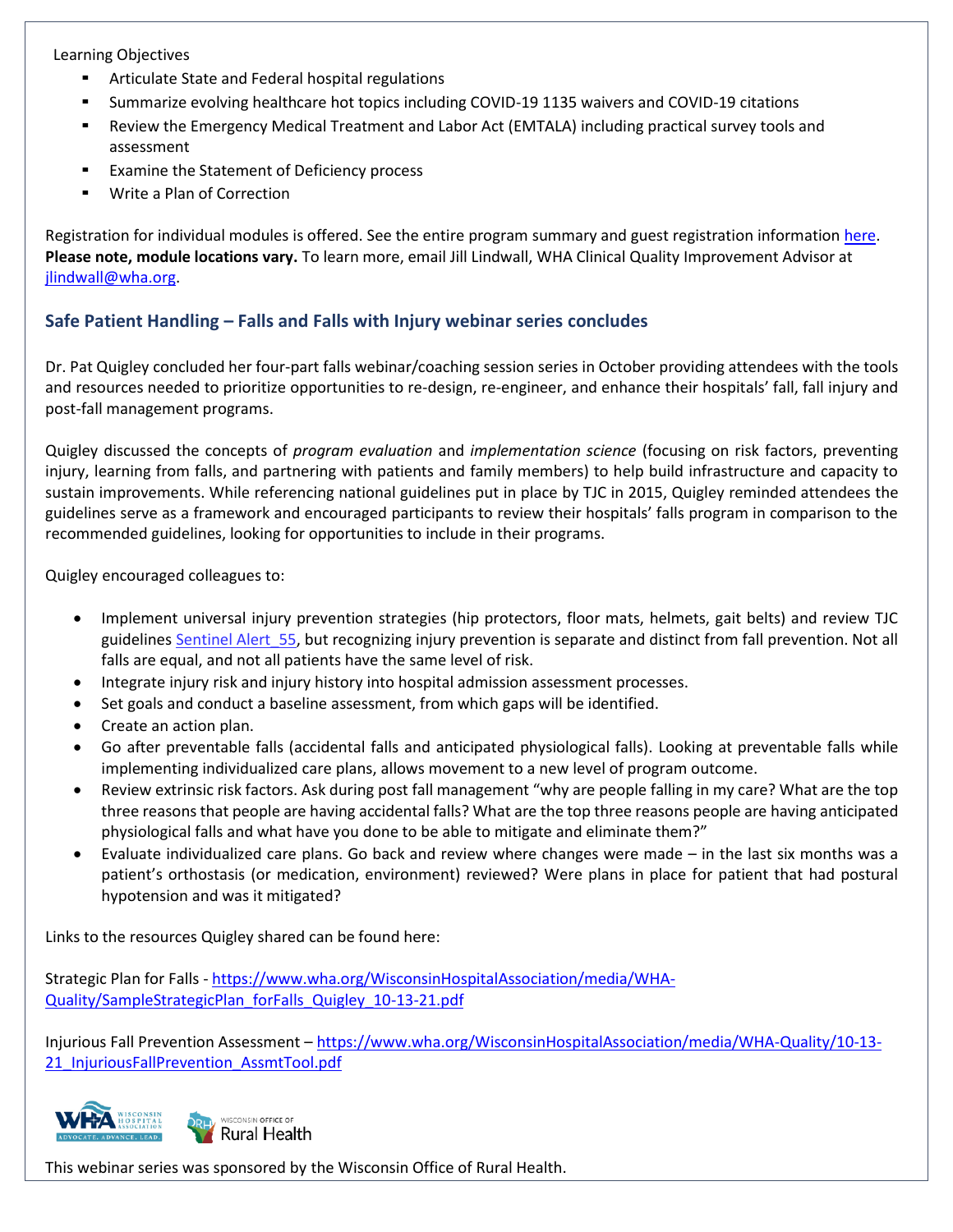## **Save the Date**

# **2022 Wisconsin Health Literacy Summit**

The Summit will take place in-person on April 4 - 6, 2022, at The Edgewater in Madison, Wisconsin. This year's theme is **Embracing Health Literacy in the New Normal: Digital Communications, Telehealth, Health Insurance, and Health Equity.**

- The Summit has 300-400 attendees, including a variety of healthcare, research, public health, literacy, health IT, and insurance professionals.
- It provides an opportunity to share interventions, tools, and strategies to improve health communication and patient outcomes.



For details and more information [https://wisconsinliteracy.org/events](https://wisconsinliteracy.org/events-news/event/2022/04/06/2022-wisconsin-health-literacy-summit/354726)[news/event/2022/04/06/2022-wisconsin-health-literacy](https://wisconsinliteracy.org/events-news/event/2022/04/06/2022-wisconsin-health-literacy-summit/354726)[summit/354726](https://wisconsinliteracy.org/events-news/event/2022/04/06/2022-wisconsin-health-literacy-summit/354726)

Registration will open February 2022. Register before March 4th, 2022, for the early bird rate:

- Early bird: \$325
- Standard: \$375

The Wisconsin Health Literacy Summit is the largest health literacy conference in the Midwest and provides the opportunity to share interventions, tools, and strategies to improve health communication and patient outcomes. Information on the 2019 Summit can be found here: [https://wisconsinliteracy.org/health-literacy/training-conferences/health-literacy](https://nam12.safelinks.protection.outlook.com/?url=https%3A%2F%2Flinkprotect.cudasvc.com%2Furl%3Fa%3Dhttps%253a%252f%252fwisconsinliteracy.org%252fhealth-literacy%252ftraining-conferences%252fhealth-literacy-summit-details%252f%26c%3DE%2C1%2C0wPiBe_eGMvydumR4uqwYwTsRnHBqOJQMtZCkgiO3YNDhsnodj26wj7bQOvkFxjP7AI7QQJQYSFM37YrkkJ13FhqShKOn9TucwrsrBqSGQQE1wDPgKilhjE%2C%26typo%3D1&data=04%7C01%7Cbhumi%40wisconsinliteracy.org%7C468a5c78ac204d3bba0708d98d85f45f%7Cf55fde41bf2b4ddba2fd72a7e2d7944f%7C1%7C0%7C637696429779501778%7CUnknown%7CTWFpbGZsb3d8eyJWIjoiMC4wLjAwMDAiLCJQIjoiV2luMzIiLCJBTiI6Ik1haWwiLCJXVCI6Mn0%3D%7C1000&sdata=wloyDEtBcVXQx9ZRQkVzrs7jCXjxa0H26TqcEXmy3Tk%3D&reserved=0)[summit-details/](https://nam12.safelinks.protection.outlook.com/?url=https%3A%2F%2Flinkprotect.cudasvc.com%2Furl%3Fa%3Dhttps%253a%252f%252fwisconsinliteracy.org%252fhealth-literacy%252ftraining-conferences%252fhealth-literacy-summit-details%252f%26c%3DE%2C1%2C0wPiBe_eGMvydumR4uqwYwTsRnHBqOJQMtZCkgiO3YNDhsnodj26wj7bQOvkFxjP7AI7QQJQYSFM37YrkkJ13FhqShKOn9TucwrsrBqSGQQE1wDPgKilhjE%2C%26typo%3D1&data=04%7C01%7Cbhumi%40wisconsinliteracy.org%7C468a5c78ac204d3bba0708d98d85f45f%7Cf55fde41bf2b4ddba2fd72a7e2d7944f%7C1%7C0%7C637696429779501778%7CUnknown%7CTWFpbGZsb3d8eyJWIjoiMC4wLjAwMDAiLCJQIjoiV2luMzIiLCJBTiI6Ik1haWwiLCJXVCI6Mn0%3D%7C1000&sdata=wloyDEtBcVXQx9ZRQkVzrs7jCXjxa0H26TqcEXmy3Tk%3D&reserved=0)

# **WHA Educational Offerings**

**Focus on Diversity, Health Equity, and Inclusion Best Practices When:** Webinar – November 17, 2021 – 5:00pm CT **Cost:** Free [Register](https://mhalink.zoom.us/webinar/register/WN_F4Ww6P-BTBOvcOWSDAIk6g) here

As part of its commitment to champion diversity, health equity, and inclusion, the Massachusetts Medical Society, the Massachusetts Health & Hospital Association, and the American College of Healthcare Executives Massachusetts Chapter have partnered to develop a series of webinars that encourage dialogue and share best practices. WHA invites you to join in this webinar, including a screening of the "Power to Heal" documentary, which details the historic struggle to obtain equal, affordable, and adequate access to healthcare for all Americans.

**DHEI: Transgender Healthcare Dignity Model and Certification Program When:** December 9, 2021 – 8:00am – 12:00pm **Cost:** \$295 per person [Register](https://hasc.us2.list-manage.com/track/click?u=e9b161a39ae04e78ee9108b12&id=34b3dee021&e=d6476d7100) here

The Hospital Association of Southern California (HASC) is extending an opportunity for all hospital associations to join this event. This unique program educates health care providers on how to deliver the highest-quality care for the transgender,